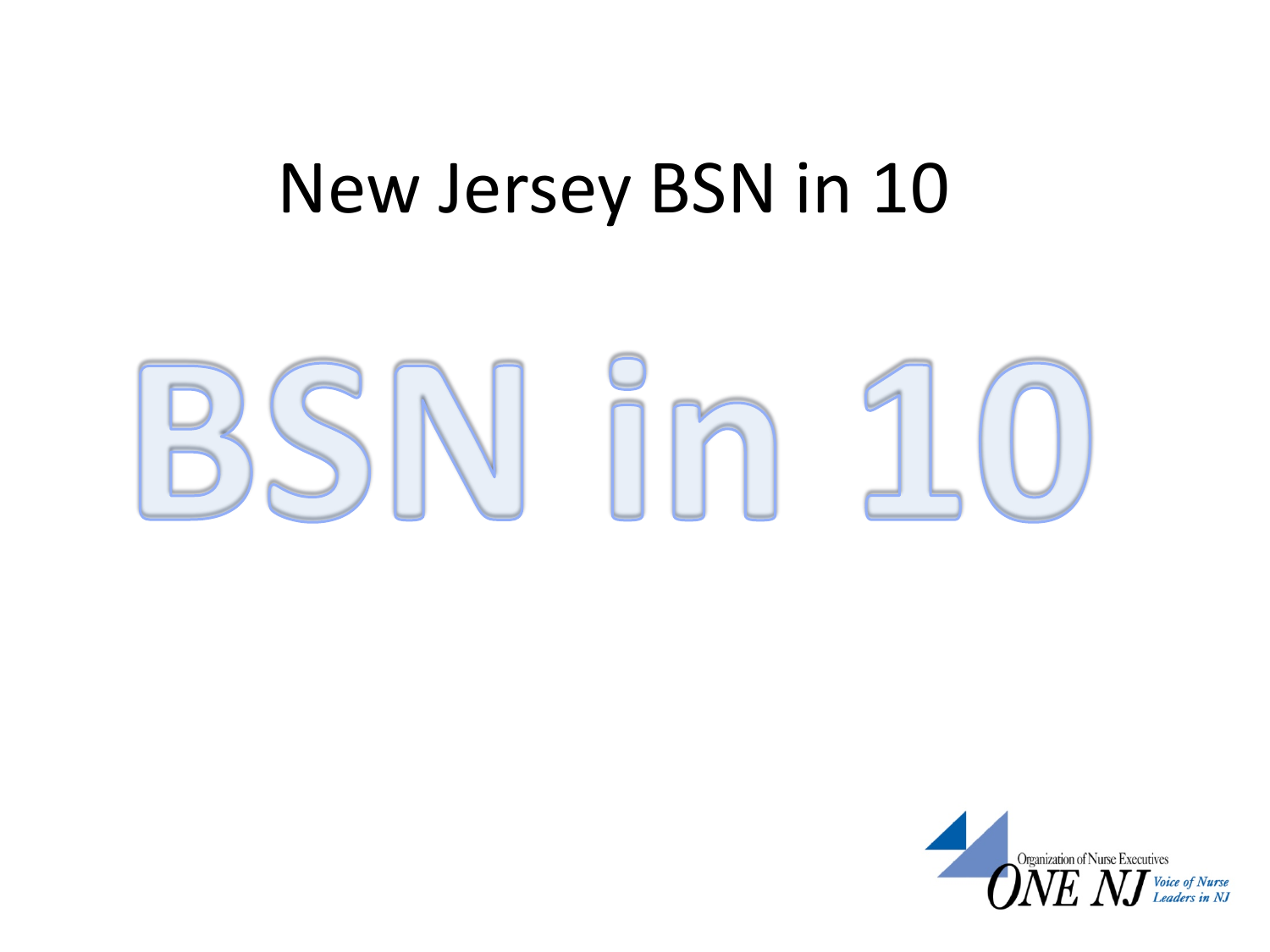#### Susan B. Anthony 1902

• "The day is coming when trained nurses will be required to possess a college education before being admitted to training."

• *Did she really think it would take more than 100 years for nurses to be educated at the colleagiate level?* 

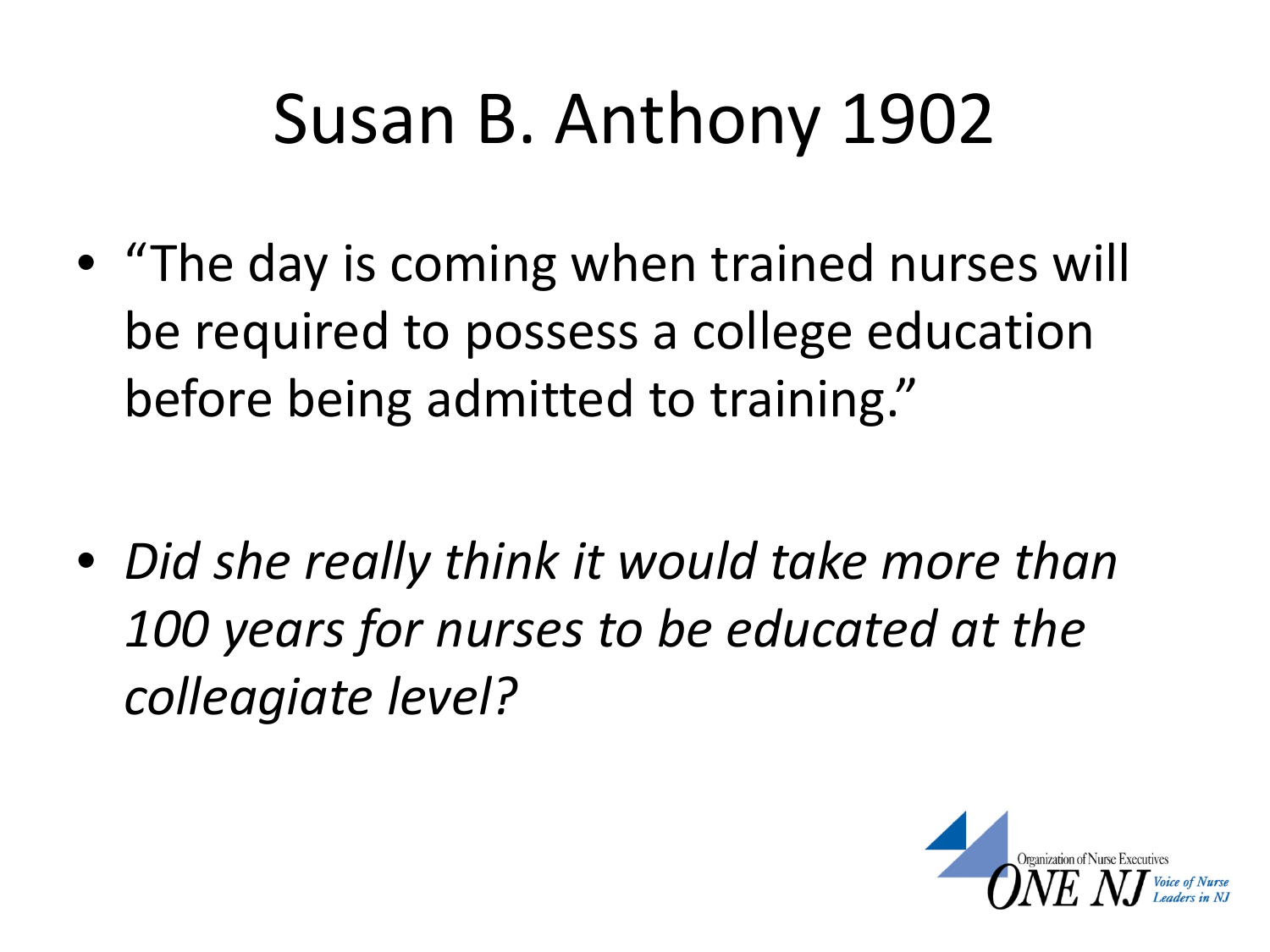#### This is *Not* a Nursing Issue

• This *is* a PATIENT SAFETY ISSUE

• "A 10% increase in the proportion of nurses holding a bachelor's degree was associated with a 5% decrease in both the likelihood of patients dying within 30 days of admission and odds of failure to rescue" (Aiken, 2003, p. 1617, strategically published in the *Journal of the American Medical Association*).

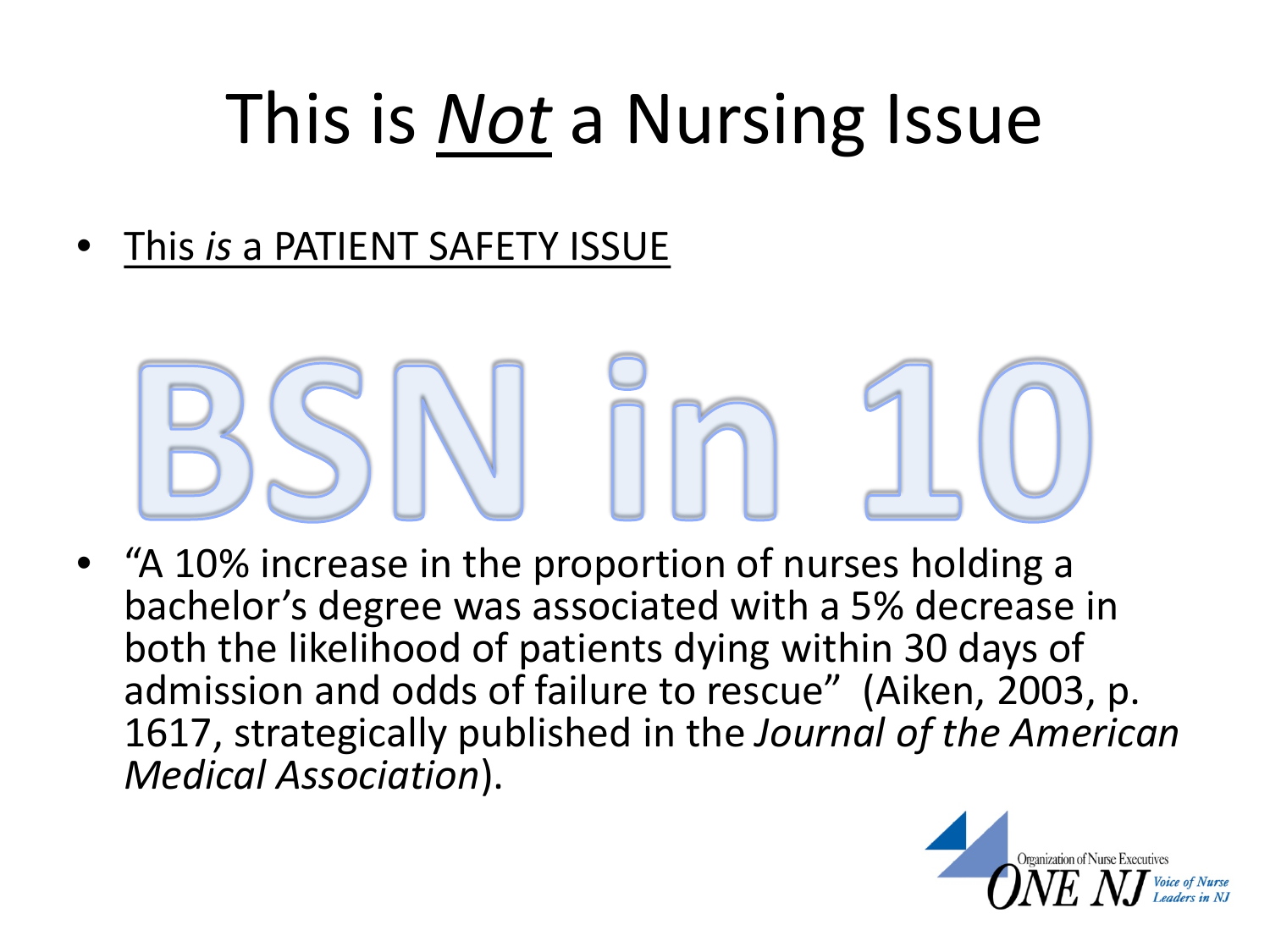#### Aiken's Study Does Not Stand Alone (AACN)

• Friese, C. (2008) in *Health Services Research* found that nurses prepared with a BSN also had lower mortality and lower failure-torescue rates

- Tourangeau, A. (2007) : "a 10% increase in baccalaureate prepared nurses was associated with 9 fewer deaths for every 1000 discharged patients" (p. 41).
- *The literature now strongly speaks to patient outcomes and not just attitudes or attributes of nurses on the subject.*

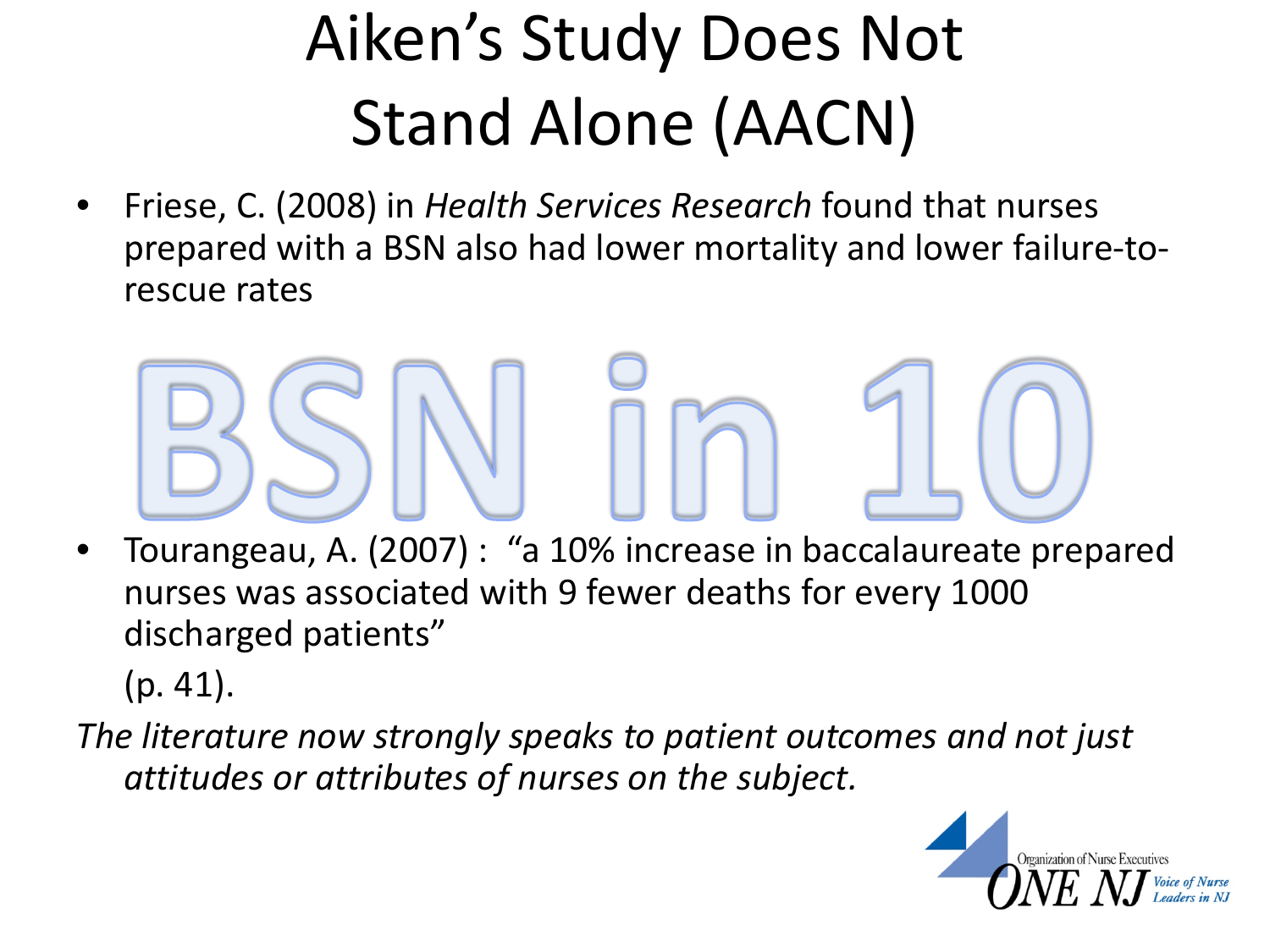#### The Issue Must be Reframed: BSN in 10 is a win-win for all

- It is not about devaluing our nursing colleagues
- It is not about limiting entry into the profession
- It *is* about helping all our nursing colleagues save lives and produce better patient outcomes
- It *is* about setting forth policy to build support for nurses to become more educated

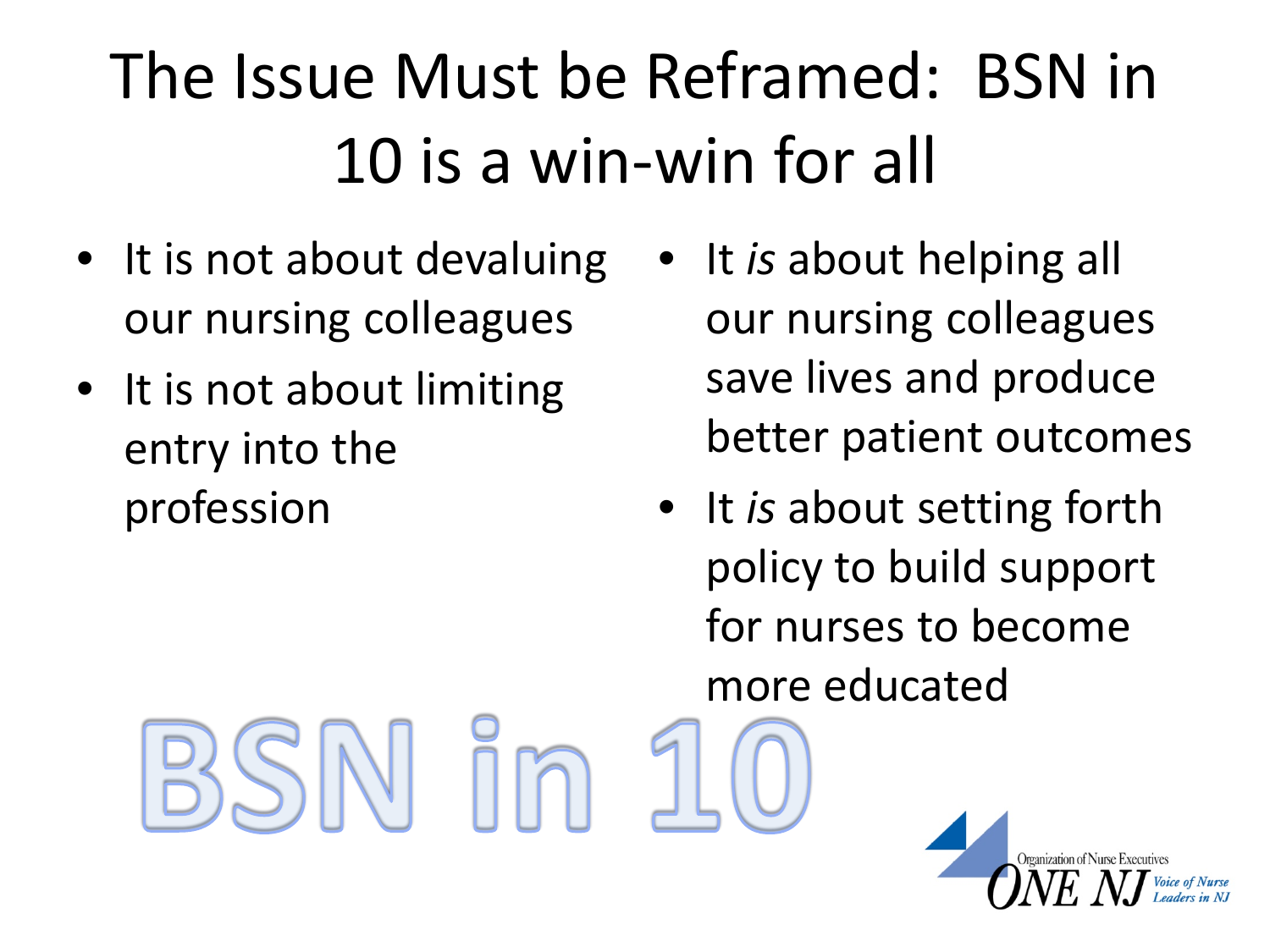#### The New Jersey Bill for BSN in 10 New Jersey: an Inclusive Plan

• Requires baccalaureate degree of all registered nurses within 10 years of initial licensure; *not* an entry requirement plan



- All existing nurses at the time of enactment of the bill into law are grandfathered
- A one-time extension is provided
- All nurses and nursing programs are protected; this bill will not intensify the nursing shortage
- Was originally put forth in 2008 for the 213<sup>th</sup> legislature but did not move out of committee

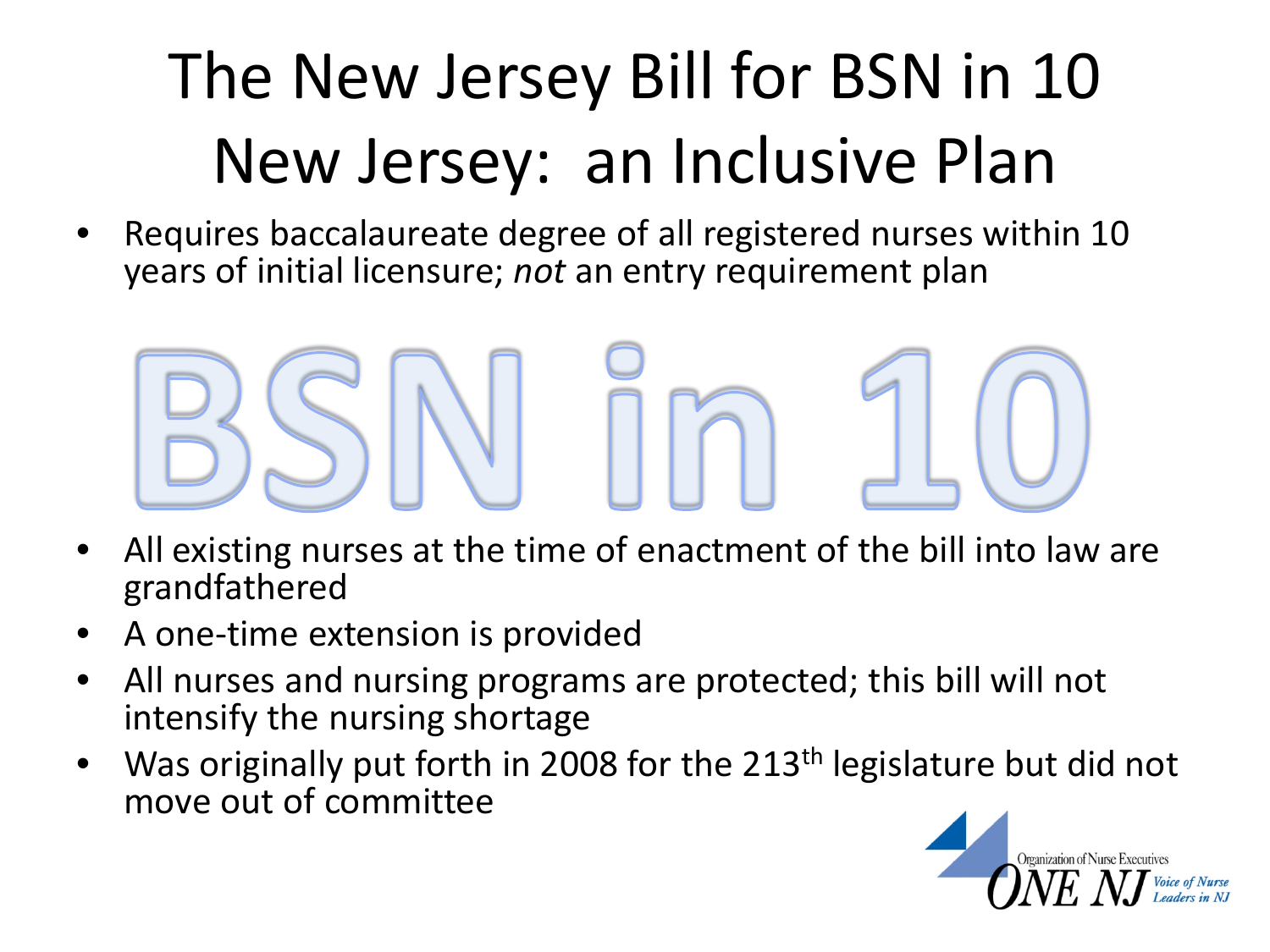To emphasize…

# This is not an Entry Into Practice BSN

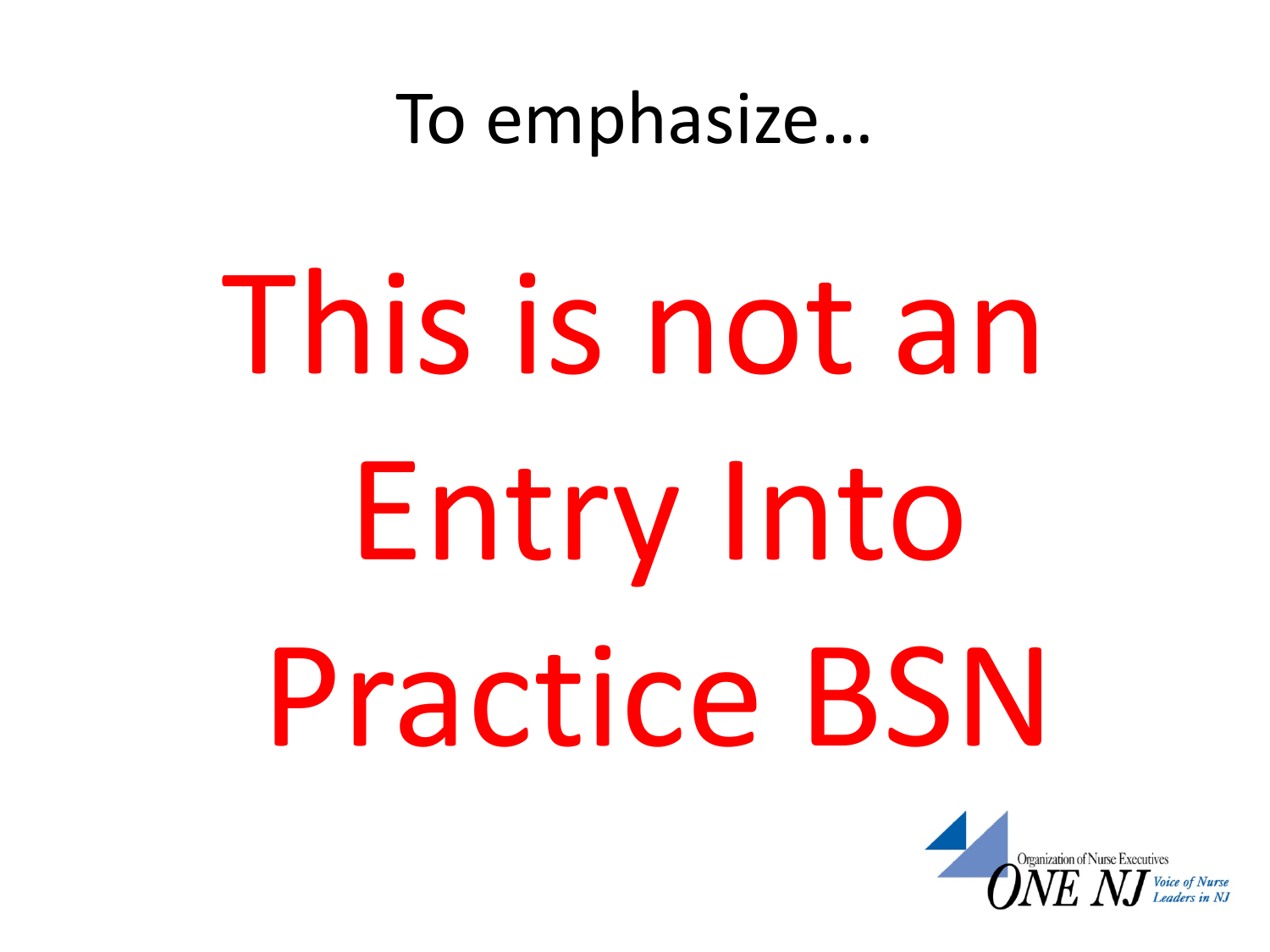#### Nearly 100 Years of Call to Action

• Lavinia Dock (1900) in the first issue of *the American Journal of Nursing*  spoke to the desire to require baccalaureate education in nursing over 100 years ago



- Goldmark report of 1923- called for improving university schools of nursing
- Brown report (1940s) called for the professional nurse to be educated at the highest level

Organization of Nurse Executives

- ANA 1965 called for baccalaureate degree entry into practice
- 1983 IOM report echoed the ANA call (Wakefield & Kraft, 1986)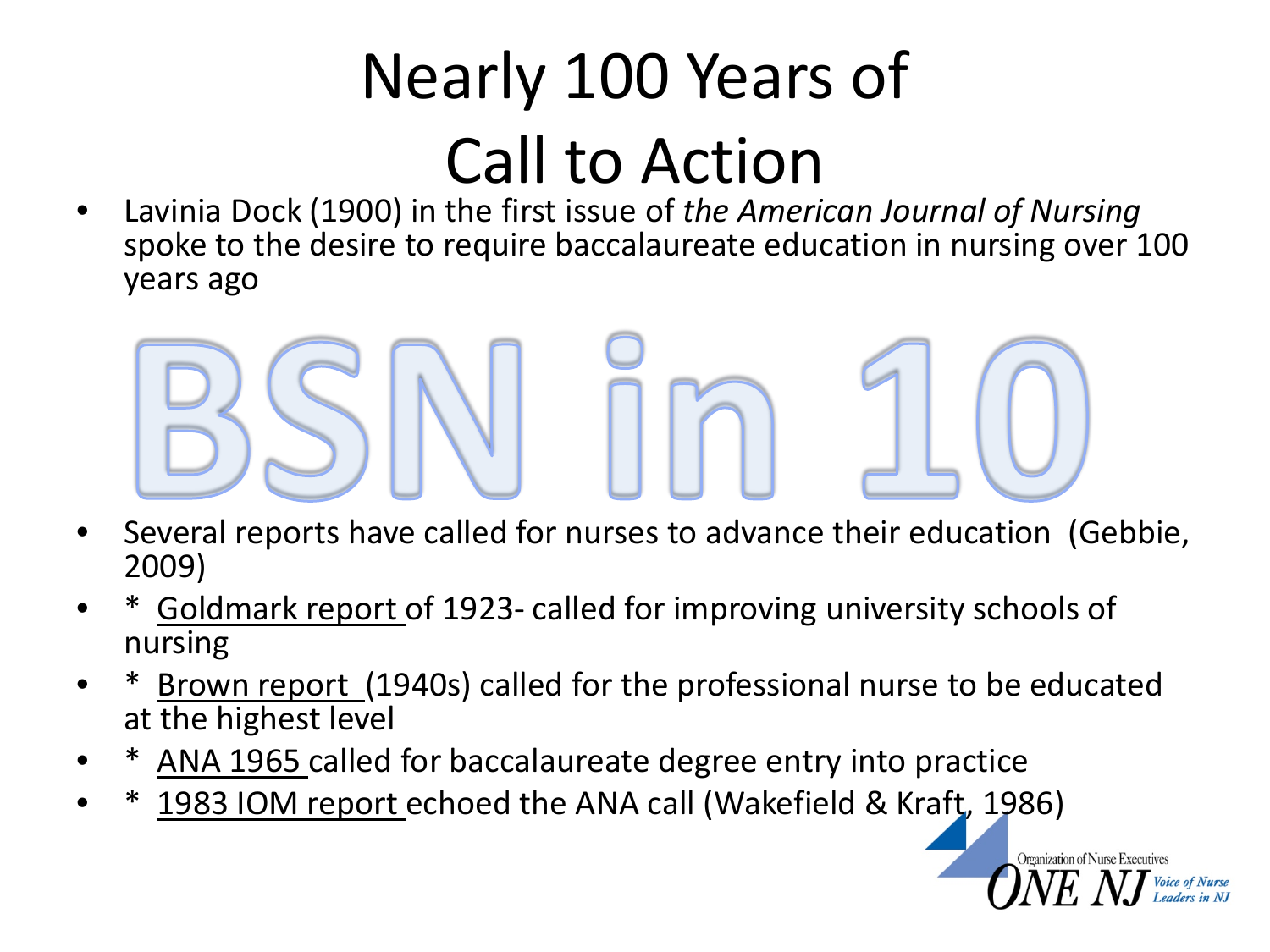#### ANA 1965 Landmark Position

- " Major theoretical formulations, scientific discoveries, technological innovations and the development of radical new treatments in recent years have produced marked changes in health practices" supporting the need for nurses to be educated at the baccalaureate level. "
- This could easily be written today.

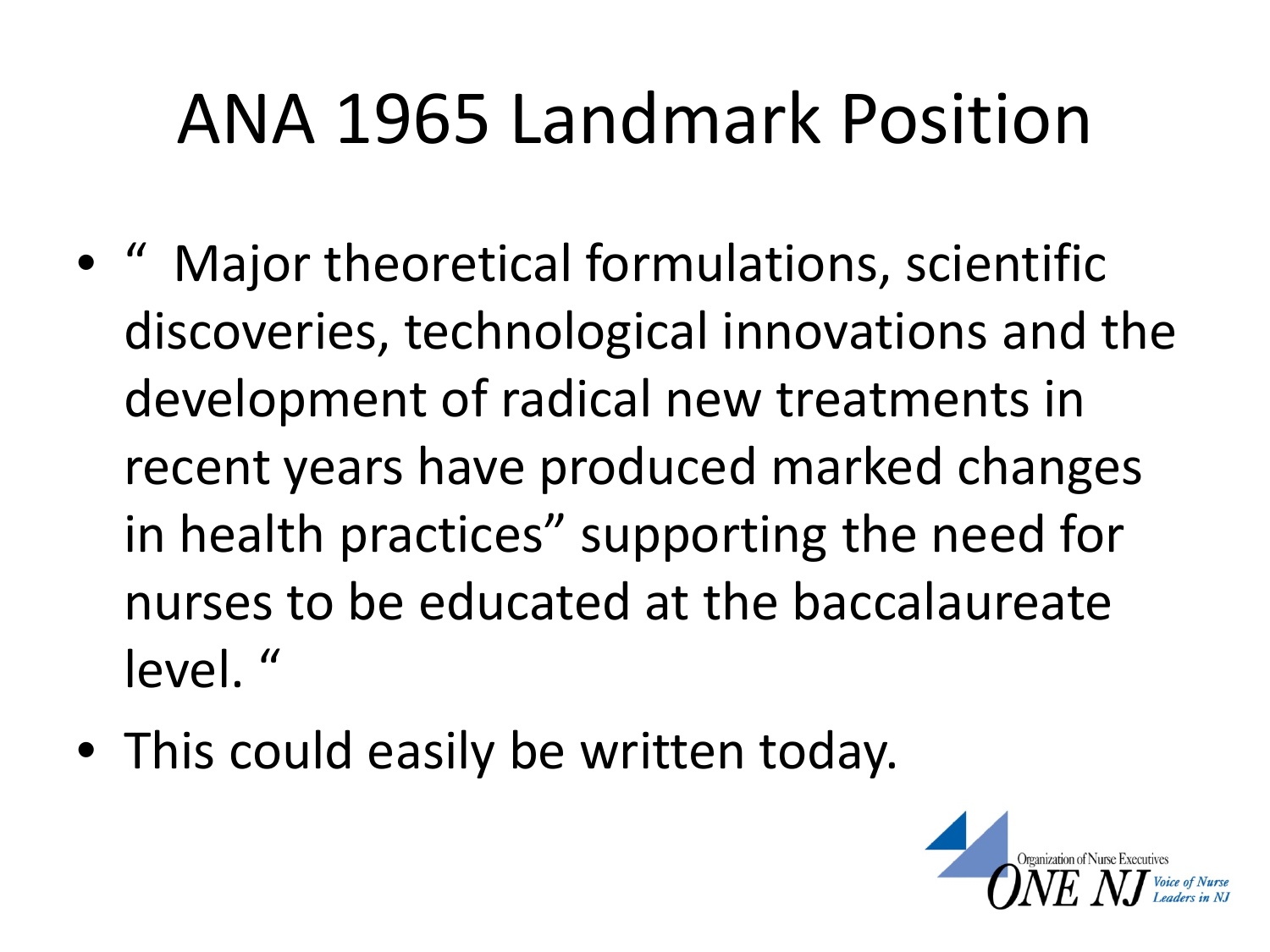#### The Institute for Medicine's Crossing the Quality Chasm (2001)

• *Called for evidence-based care (EBC):* Baccalaureate prepared nurses have a stronger knowledge base to more readily assimilate the skills of evidence review, analysis and translation into practice.

- Strengths of Baccalaureate prepared RNs support EBC Critical thinking capability Leadership Entry research ability
	- (Phillips, et al., 2002)

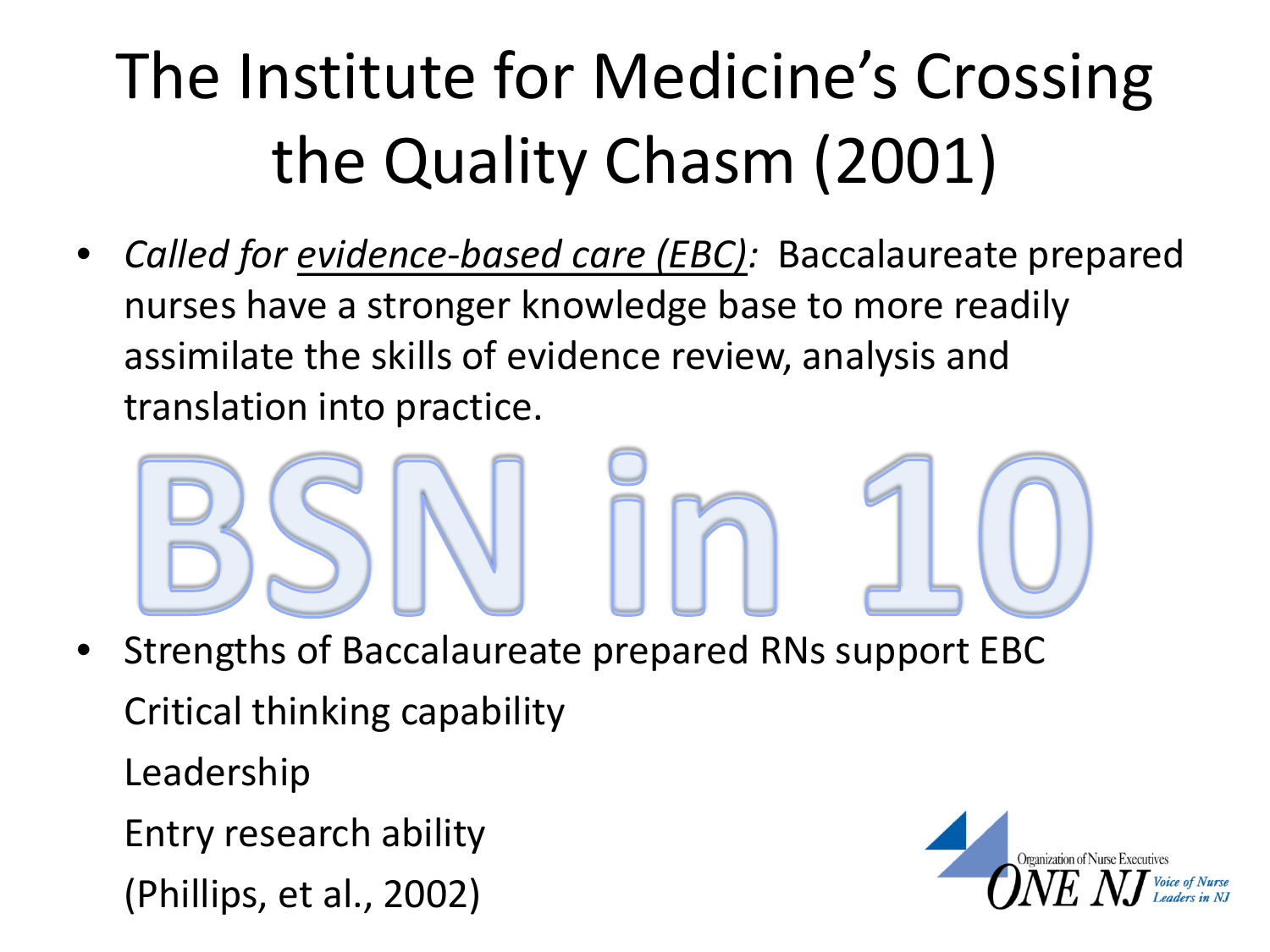### National League for Nursing

• The NLN supports multiple levels of entry concurrently with "academic progression"

• The NLN would have opposed an entry level BSN initiative. As the BSN in 10 does not limit entry by other levels, it is not in conflict with NLN philosophies

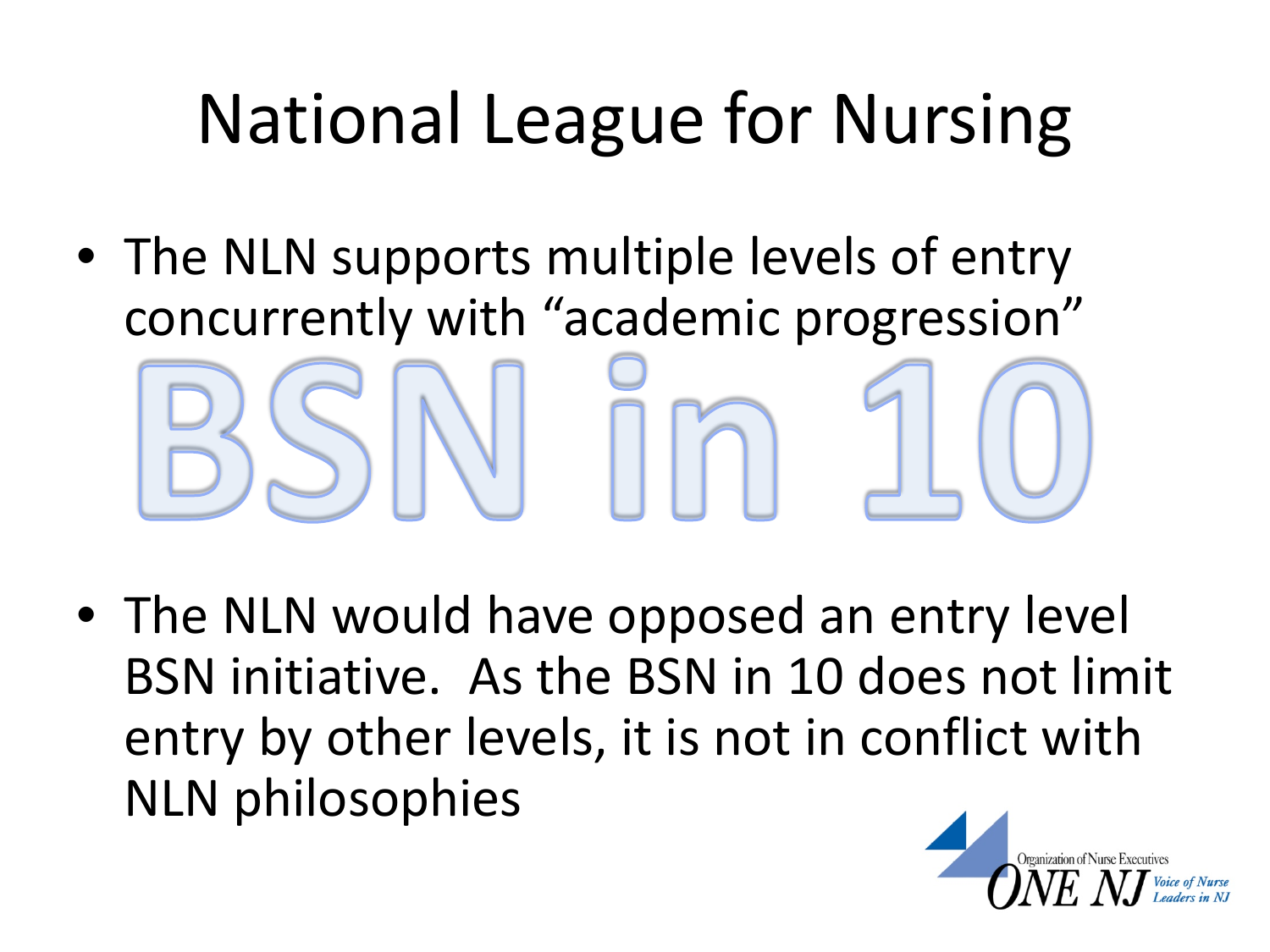#### Further Reason For NLN NJ to Support

New Jersey Has a Significant Faculty Shortage

## BSN in 10

Studies have indicated that nurses who go back for their bachelors continue on in their formal education; a pipeline of educators is created.

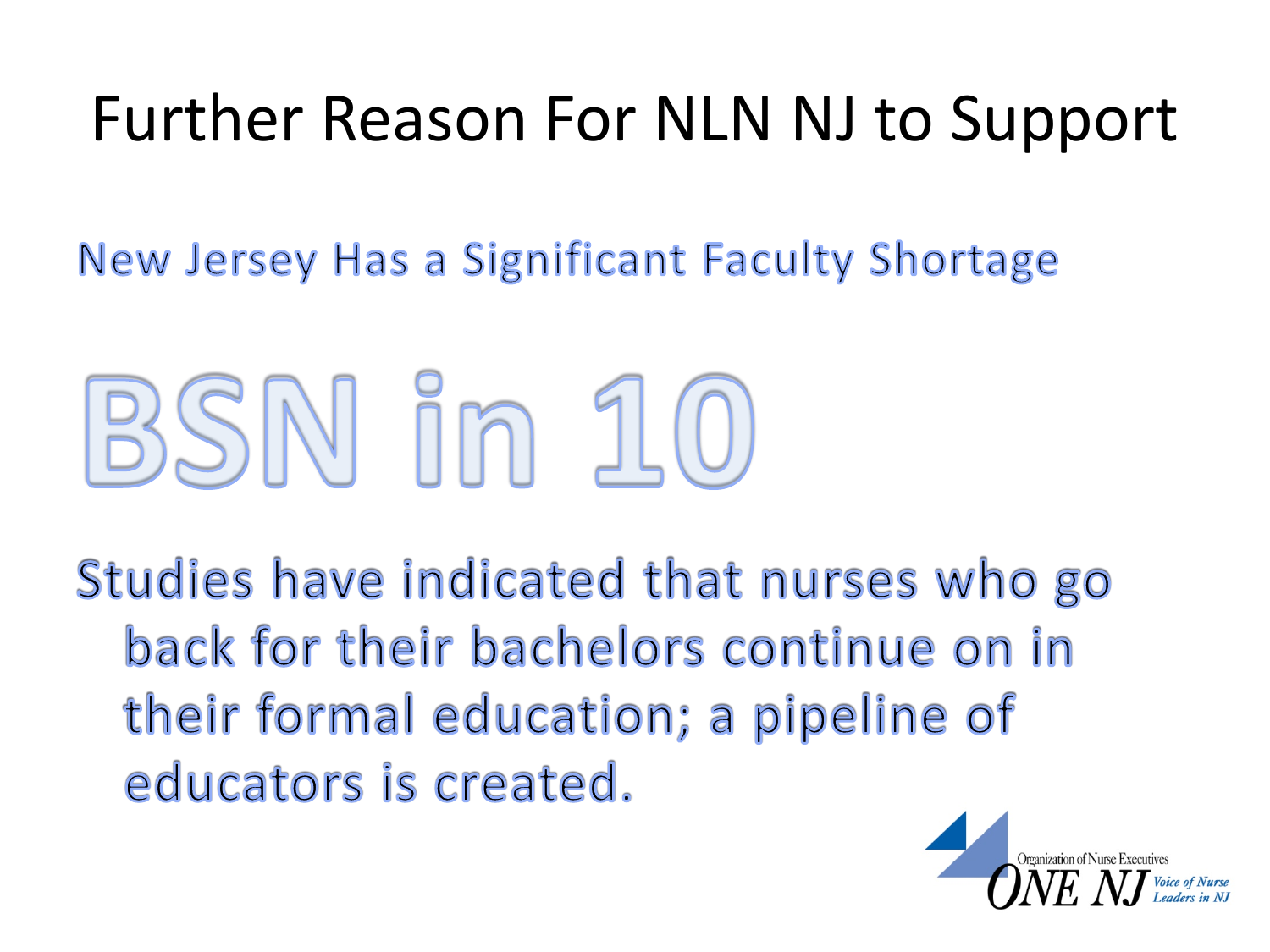#### Organizations in Support of Baccalaureate Education for Nurses

- American Nurses Association-endorses the concept/ New Jersey State Nurses Association-endorses the bill
- American Organization of Nurse Executives/Organization of Nurse Executives New Jersey
- American Association of Colleges of Nursing
- Many Specialty Nursing Organizations such as the AORN

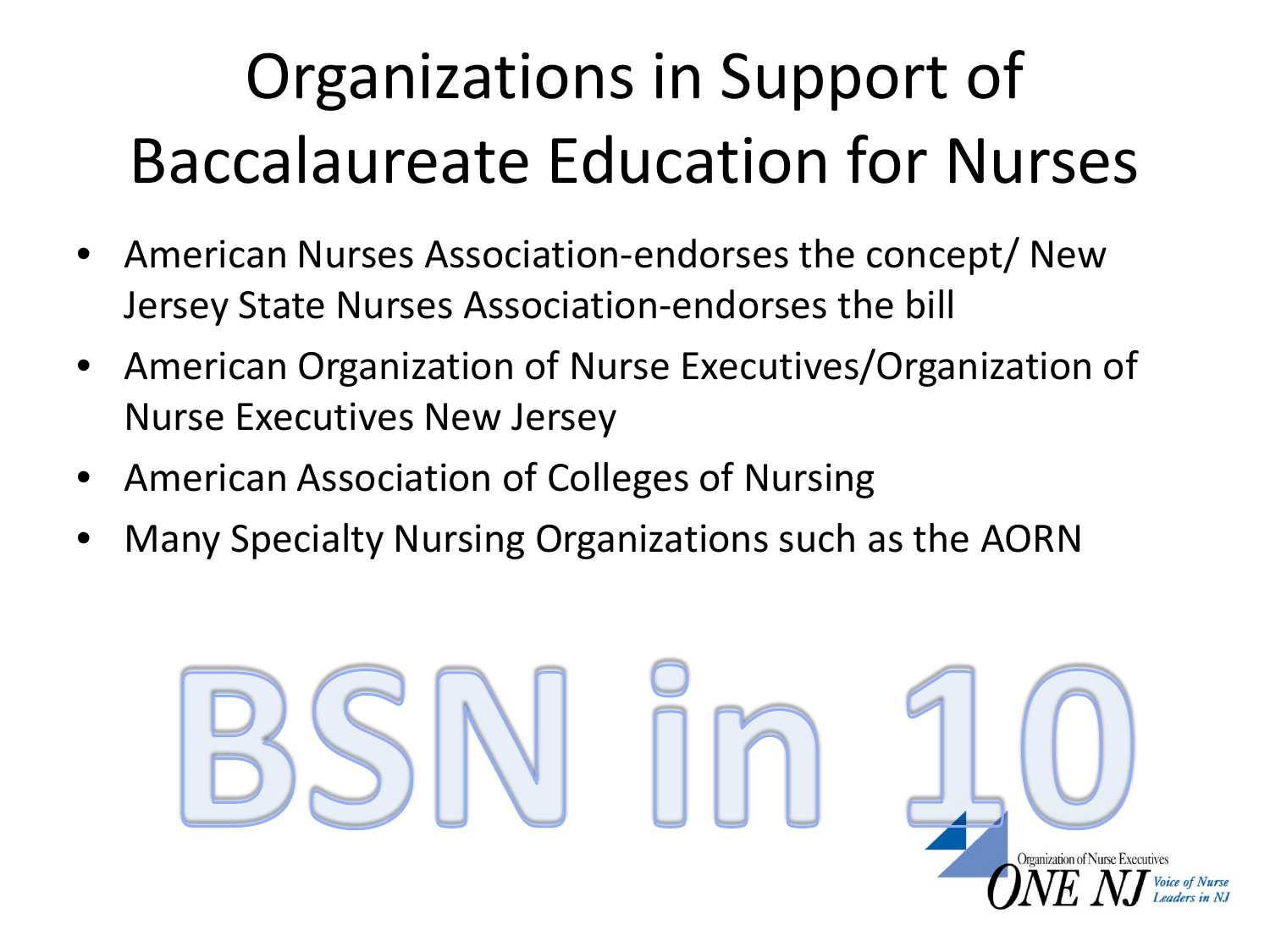#### What countries already have such a requirement?

- Canada
- Sweden
- Portugal
- SN in • Brazil
- Iceland
- Korea
- Greece
- The Philippines

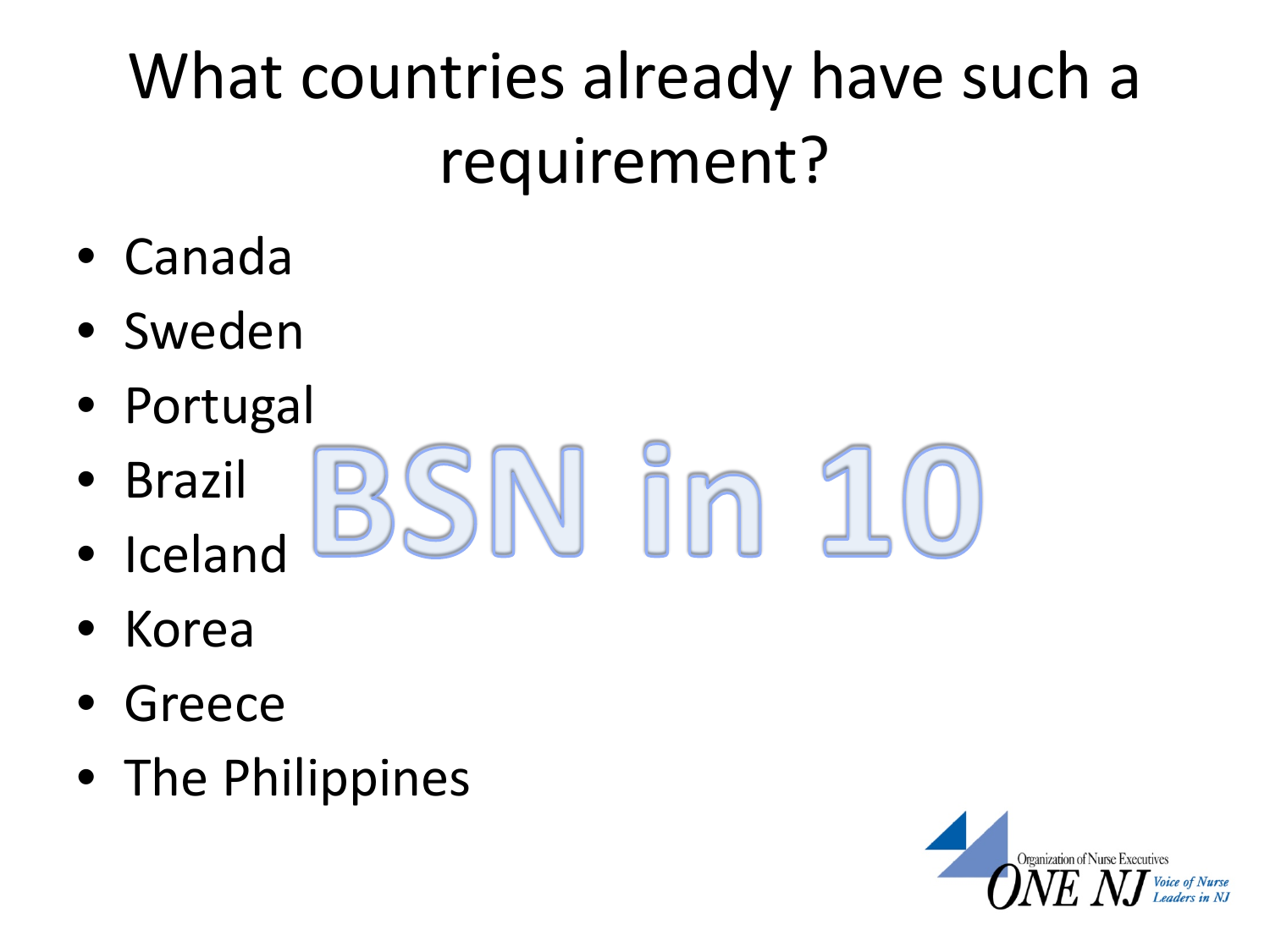#### Our Colleagues with Advanced Preparation

- Physicians
- Social Workers
- Pharmacists
- Physical Therapists

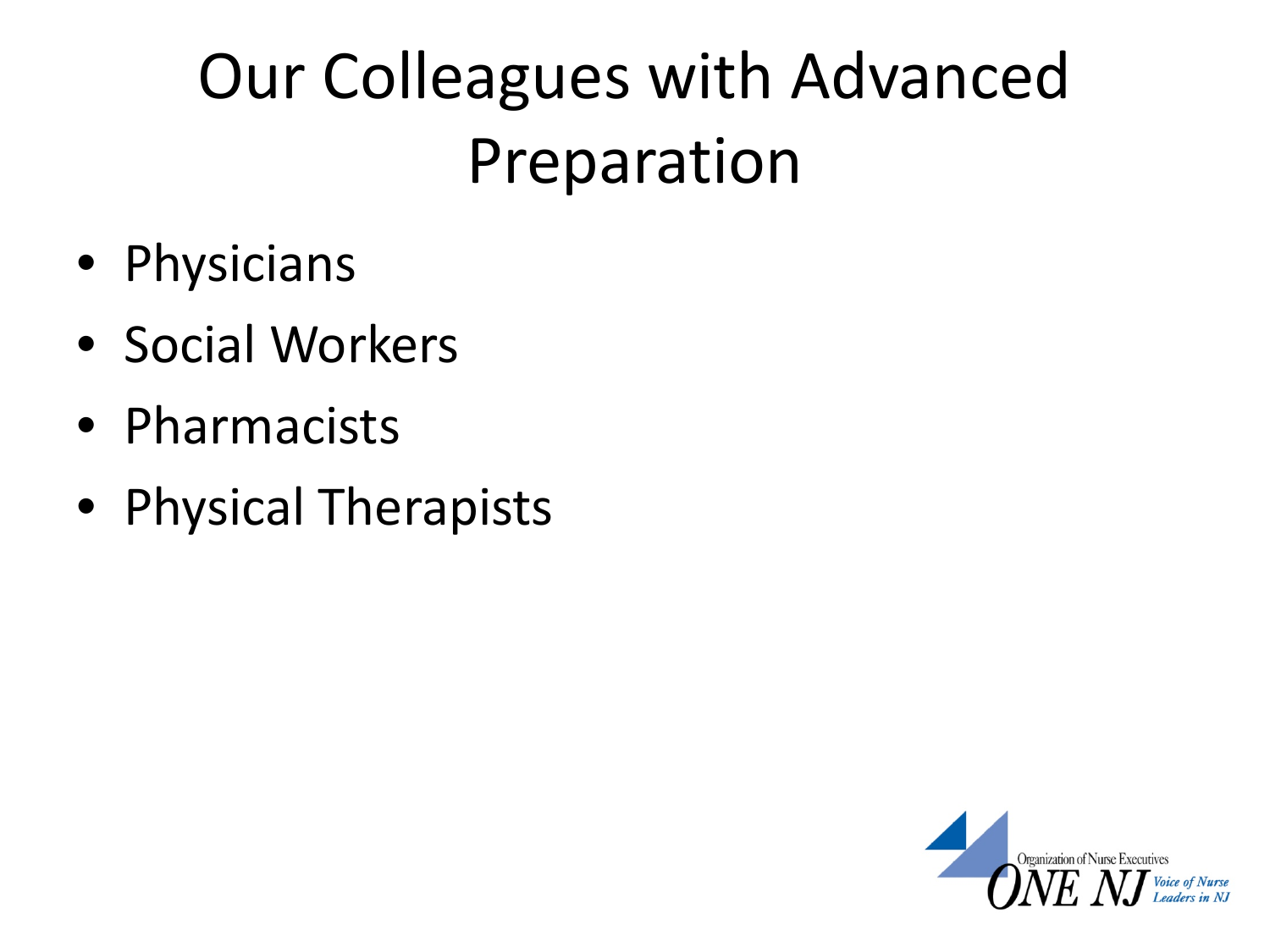#### Potential opposition…

• Some nursing unions—fear blocking entry and reducing the workforce

- Some community colleges offering Associate Degree in Nursing programs—fear loss of applicants and financial impact
- Some hospital executives --concerned regarding the nurse staffing shortage in certain areas